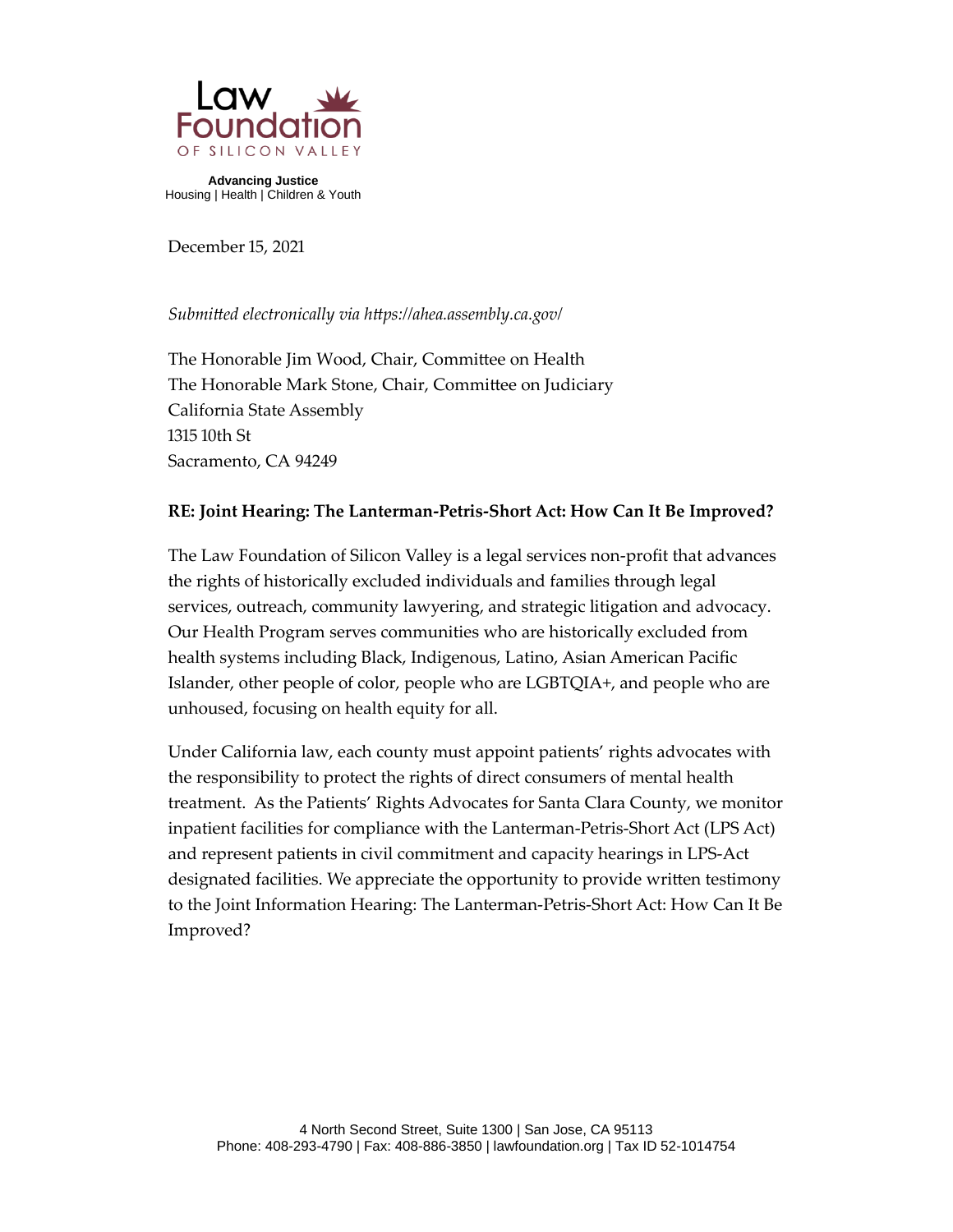## **Contents**

| 1. | The Law Foundation opposes all forms of involuntary treatment and systems                                                                                           |  |
|----|---------------------------------------------------------------------------------------------------------------------------------------------------------------------|--|
|    | 1.1. Involuntary treatment destroys patient trust in the mental health system                                                                                       |  |
|    | 1.2. Involuntary treatment worsens racial inequities in policing and                                                                                                |  |
| 2. |                                                                                                                                                                     |  |
| 3. | The Assembly should amend the LPS Act to give people the right to a                                                                                                 |  |
| 4. | The Assembly should amend the LPS act to include remedies for serial holds 6                                                                                        |  |
| 5. |                                                                                                                                                                     |  |
|    | 5.1. The LPS Act's definition of grave disability grants unfettered discretion to<br>hearing officers to hold patients who are able to survive safely in freedom. 8 |  |
|    | 5.2. The Assembly should amend the LPS Act's definition of grave disability to                                                                                      |  |
|    | 5.3. The Assembly should amend the LPS Act's definition of grave disability to                                                                                      |  |
| 6. | The Assembly should amend the LPS Act to define "danger to self" and                                                                                                |  |
|    | 6.1. The Assembly should amend the LPS Act to define "danger to self."  9                                                                                           |  |
|    | 6.2. The Assembly should amend the LPS Act to define "danger to others."  10                                                                                        |  |
| 7. | The Assembly should raise the standard of proof for finding that a patient can                                                                                      |  |
| 8. | The Assembly should amend the LPS Act to prohibit or limit the use of                                                                                               |  |
|    | 8.1. The Assembly should amend the LPS act to limit the time that patients can                                                                                      |  |
|    | 8.2. The Assembly should amend the LPS act to require that hospitals collect<br>and publish data on the use seclusion and restraints by race.  12                   |  |
|    | 8.3. The Assembly should amend the LPS Act to include remedies for patients                                                                                         |  |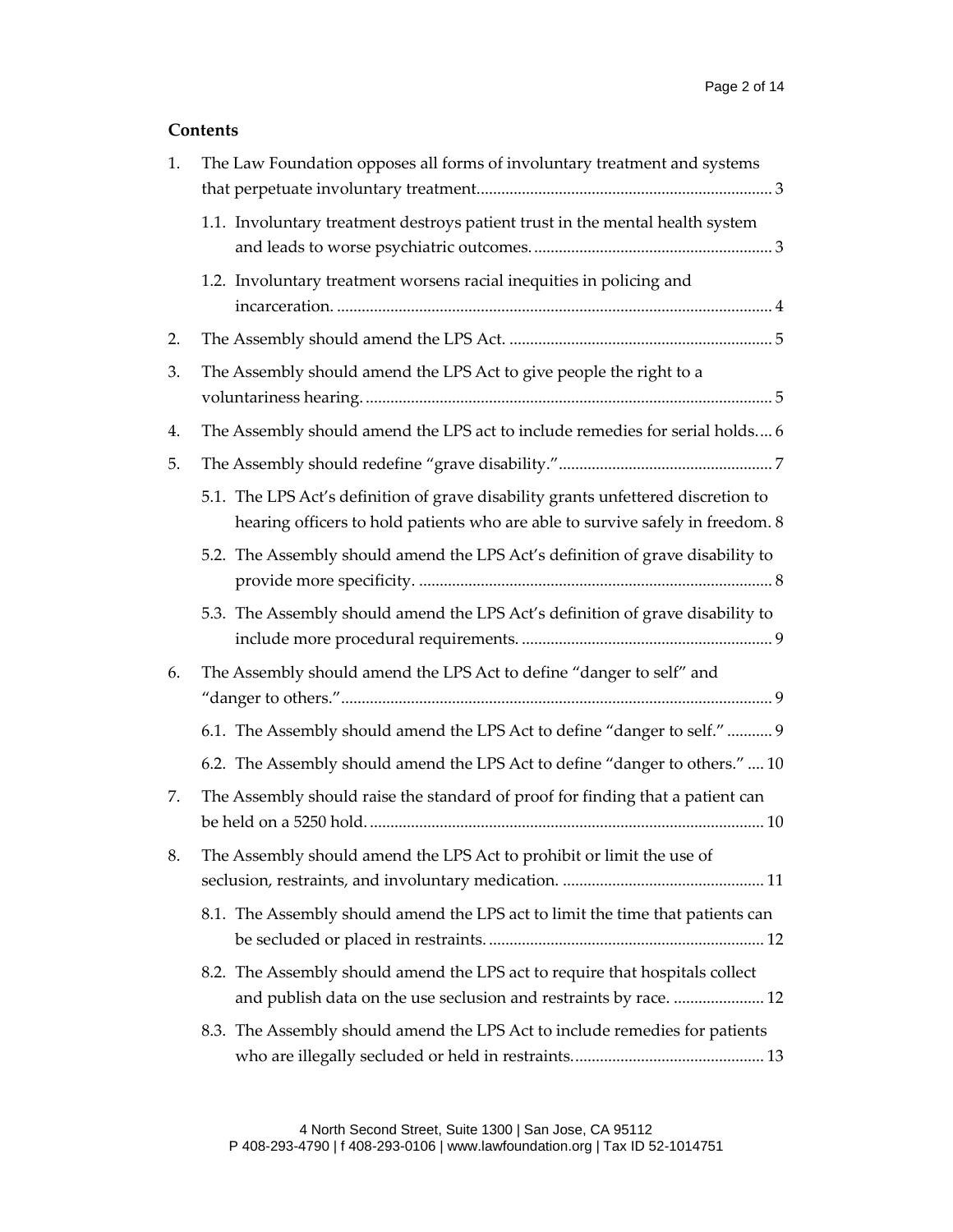## <span id="page-2-0"></span>**1. The Law Foundation opposes all forms of involuntary treatment and systems that perpetuate involuntary treatment.**

The Law Foundation opposes all forms of involuntary treatment. Competency, guardianship, and civil commitment proceedings deprive patients of their civil rights. Conservatorships and guardianships strip patients of their legal right to make daily decisions, leaving them vulnerable to abuse. The Law Foundation believes that patients should retain their full autonomy and rights. Indeed, the systems that interplay with ultimately leading to involuntary treatment are important factors in removing involuntary treatment as well.

<span id="page-2-1"></span>*1.1. Involuntary treatment destroys patient trust in the mental health system and leads to worse psychiatric outcomes.*

We advocate replacing forced inpatient hospitalization with investment in free, community-based, long-term supportive systems of care. Mental healthcare is most effective when provided in a comprehensive and preventative fashion rather than when administered as an emergency response to a crisis. Many mental health conditions are chronic. Patients need long-term access to services and care that is flexible, specialized, and ongoing. Instead, patients are forced to spend days in involuntary treatment only to be released back into the same situation that they faced before hospitalization—without any long term support.

As the County's patients' rights advocates, we hear time and again that the prospect of being forced into treatment via the civil commitment system prevents consumers from voluntarily entering treatment. Indeed, forced treatment has been proven largely ineffective. When patients lose their liberty and are denied their choice of treatment, they lose trust in their provider and in the mental health system.

Contrary to a comprehensive and preventative healthcare plan, psychiatric hospitalizations, both involuntary and voluntary, increase the risk of suicide. In 2014, researchers at the University of Copenhagen found that admission to a psychiatric hospital resulted in a 44-fold increase in a patient's risk of dying by suicide. These findings were so robust that the researchers concluded that a depressed person treated in the community would be at lower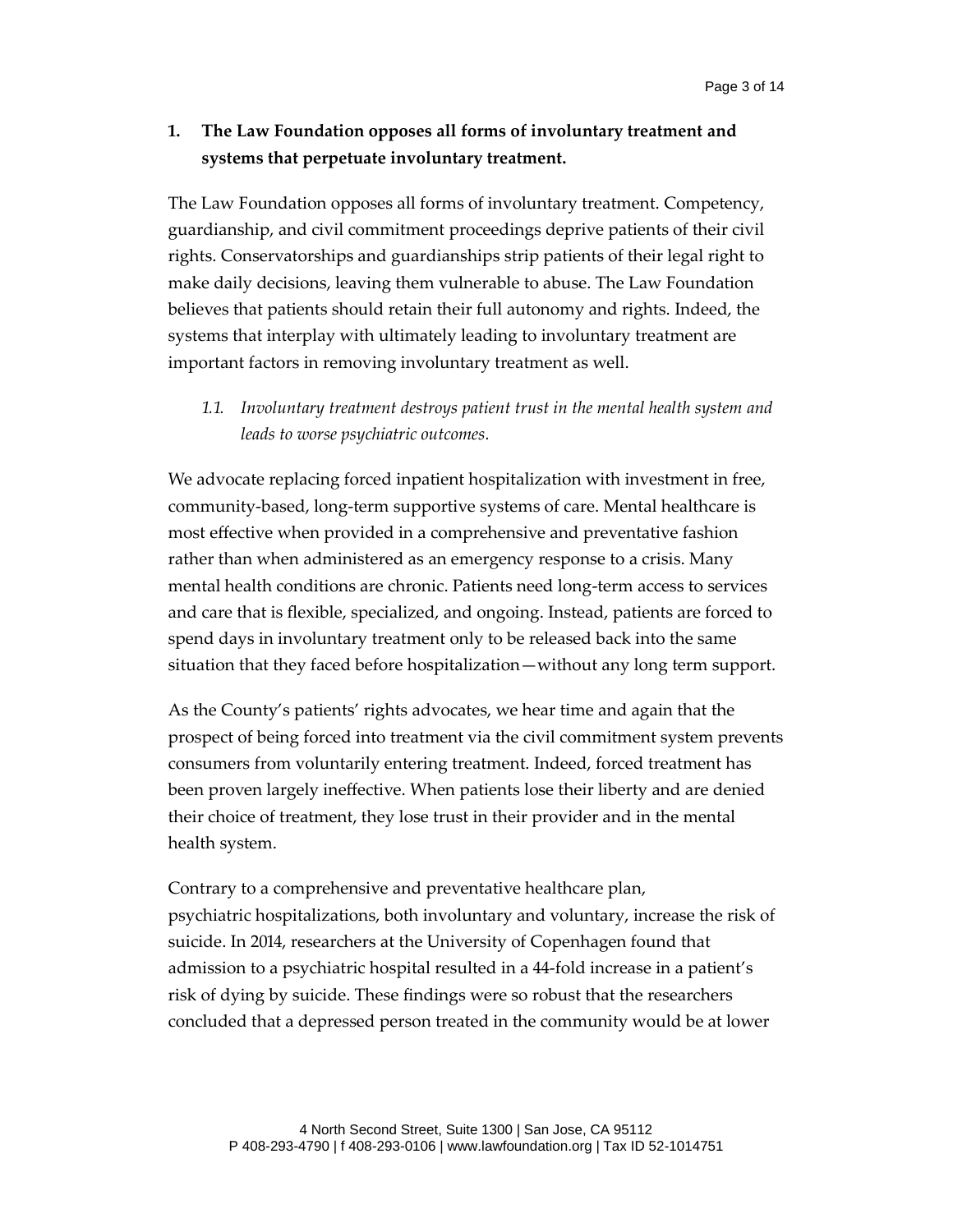risk of dying by suicide than a non-depressed person undergoing psychiatric treatment in an emergency department.**<sup>1</sup>**

#### <span id="page-3-0"></span>*1.2. Involuntary treatment worsens racial inequities in policing and incarceration.*

We also urge the Assembly to consider equity. Across the United States, police are the first responders to mental health crises. People with mental health disabilities are 16 times more likely to be killed in an encounter with the police.**<sup>2</sup>** And in the United States, law enforcement has a long history of inflicting violence and terror on communities of color—in particular, on Black communities. For example, more than half of disabled Black people have been arrested by the time they turn 28. This is double the risk of arrest for disabled white people.**<sup>3</sup>** The Assembly should keep these brutalized communities, especially their members who live with layered marginalized identities, at the forefront of the conversation as we move forward.

We acknowledge that involuntary treatment and the systems that perpetuate it, such as policing, are unlikely to cease overnight. We thus urge the Assembly to revise the LPS act to protect and preserve the civil rights and dignity of individuals receiving forced mental health treatment. Our recommendations are based on extensive experience working closely with consumers receiving involuntary treatment and rely on a patient-centered approach focused on dignity of risk, freedom of choice, and trauma-informed care.

**<sup>1</sup>** Robert Whitaker, *Medical Science Argues Against Forced Treatment Too*, Mad in America (March 19, 2016), https://www.madinamerica.com/2016/03/medical-science-arguesagainst-forced-treatment-too/#\_edn1.

**<sup>2</sup>** German Lopez, *How America's Criminal Justice System Became the Country's Mental Health System*, Vox (October 18, 2016), https://www.vox.com/2016/3/1/11134908/criminal-justicemental-health.

**<sup>3</sup>** Vilissa Thompson, *Understanding the Policing of Black, Disabled Bodies*, Center for American Progress, (Feb. 10, 2021), [https://www.americanprogress.org/article/](https://www.americanprogress.org/article/understanding-policing-black-disabled-bodies/) [understanding-policing-black-disabled-bodies/.](https://www.americanprogress.org/article/understanding-policing-black-disabled-bodies/)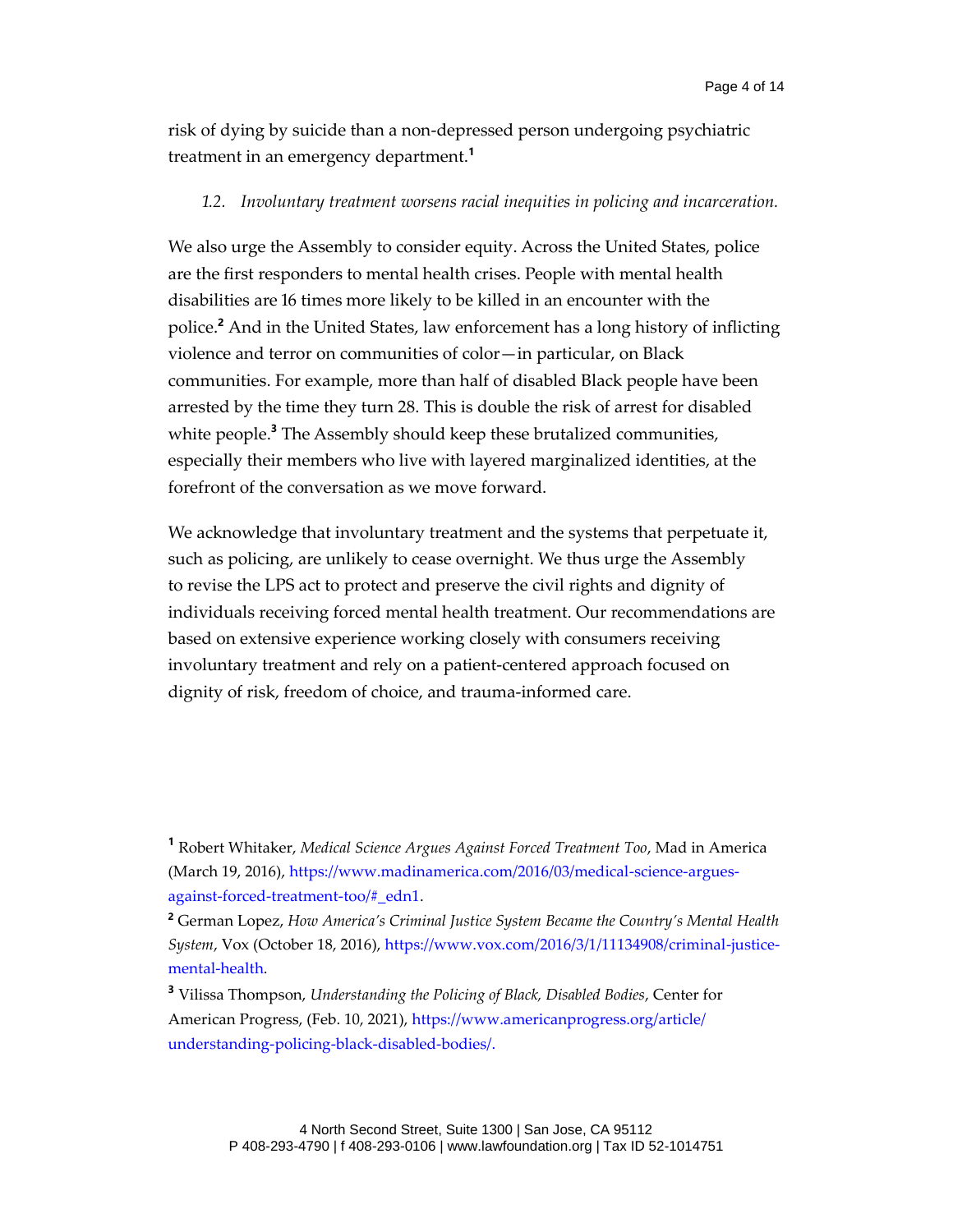### <span id="page-4-0"></span>**2. The Assembly should amend the LPS Act.**

California enacted the LPS Act in 1967 to "end the inappropriate, indefinite, and involuntary commitment of persons with mental health disorders."**<sup>4</sup>** The Act sought to protect the rights of people with mental illness by abolishing indefinite commitment, emphasizing voluntary treatment, and providing rights and legal remedies for people that were involuntarily detained.**<sup>5</sup>**

The LPS Act has been a step in the right direction to provide mental health patients with due process protections, including the right to a judicial hearing prior to an involuntary mental health hold.**<sup>6</sup>** But decades later, the LPS Act is in dire need of reform to further safeguard the protections afforded to patients and to ensure it actually meets its original purpose.

# <span id="page-4-1"></span>**3. The Assembly should amend the LPS Act to give people the right to a voluntariness hearing.**

Under the LPS Act, a person who is willing and able to accept voluntary treatment may not be involuntarily detained. WIC § 5250(c). But the LPS Act provides no process for ensuring that this requirement is met. A hearing to allow someone to accept treatment on their own terms is considered a voluntariness hearing. And it does not actually exist under the LPS Act.

In a voluntariness hearing, whether the patient is willing and able to accept voluntary treatment turns on questions of fact: the patient's candor, attitude towards treatment, trust in psychiatry, severity of symptoms, history of outpatient treatment, and history of voluntary inpatient treatment, among many others. Patients who contend that their physicians have wrongly labeled them unable or unwilling to accept voluntary treatment thus contend that those labels

**<sup>4</sup>** Disability Rights California, Understanding the Lanterman-Petris-Short Act, [https://www.disabilityrightsca.org/publications/understanding-the-lanterman-petris](https://www.disabilityrightsca.org/publications/understanding-the-lanterman-petris-short-lps-act)[short-lps-act.](https://www.disabilityrightsca.org/publications/understanding-the-lanterman-petris-short-lps-act)

**<sup>5</sup>** Cal. Welf. & Inst. Code § 5001.

**<sup>6</sup>** Cal. Welf. & Inst. Code § 5256.5.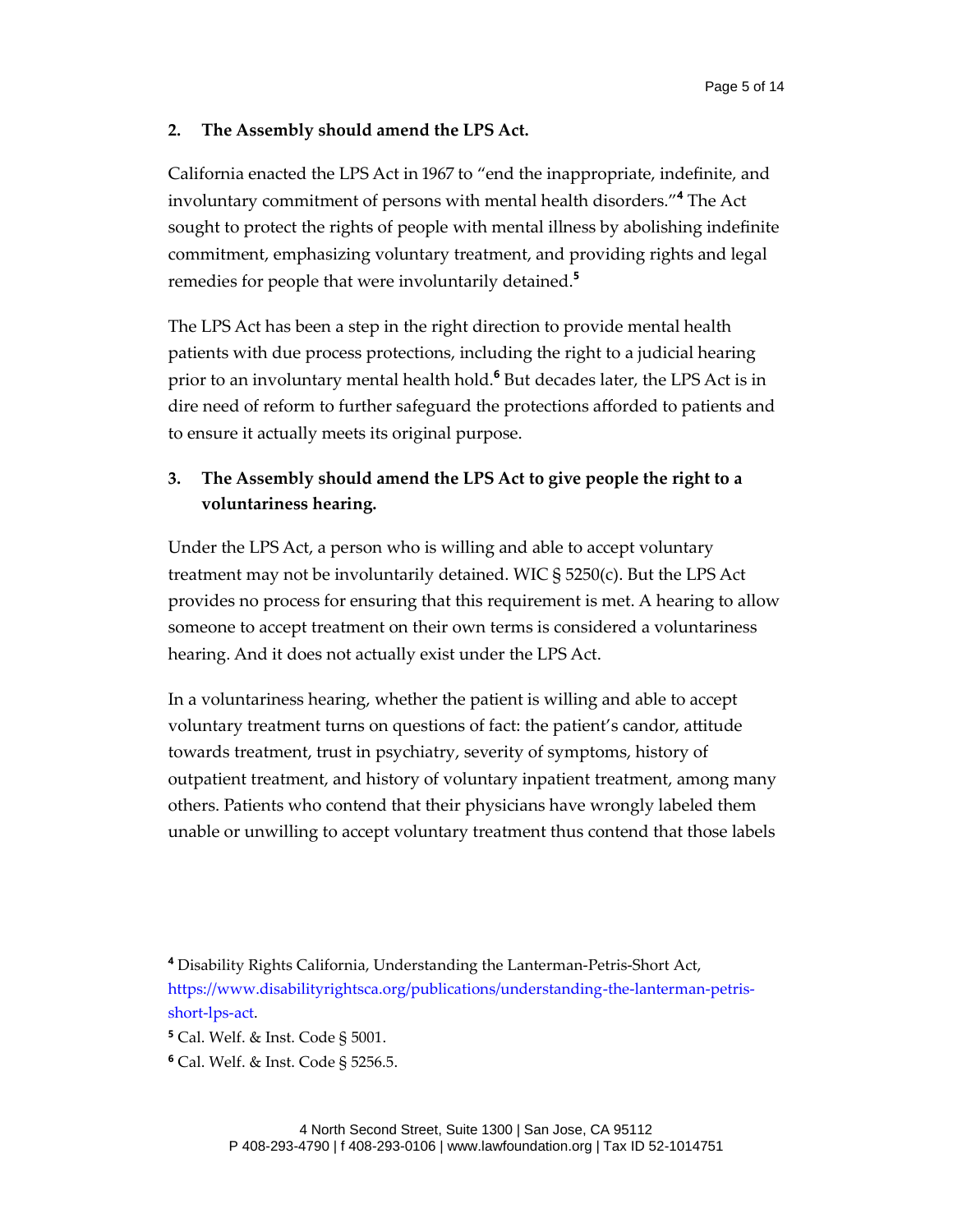rest on "misleading factual premises." **7** It is precisely in such contexts that due process requires an opportunity to be heard.**<sup>8</sup>**

The Assembly should amend the LPS Act to provide voluntariness hearings. Santa Clara County has recognized the right of patients to have voluntariness hearings since 1994. Hearing officers consider "evidence and arguments relevant to whether the patient is willing and able to be a voluntary patient" and "issue a written decision giving the reasons for the[ir] determination." **<sup>9</sup>** And when the hearing officer finds that the patient is willing and able to be a voluntary patient, "the certification shall be discharged and the patient permitted to sign in as a voluntary patient." **10**

These voluntariness hearings have given many of our clients an opportunity to vindicate their right to treatment in the way "least restrictive of the[ir] personal liberty." **<sup>11</sup>** By codifying voluntariness hearings into the LPS Act, the Assembly will be ensuring that all patients in California are given that same opportunity.

## <span id="page-5-0"></span>**4. The Assembly should amend the LPS act to include remedies for serial holds.**

We have been frustrated to witness our clients being placed on serial 5150 (72 hour) and 5250 (14 day) holds during a single admission. The LPS Act currently sets the maximum amount of time a patient may be involuntarily detained: 17 days.**<sup>12</sup>** A single involuntary hold is already a severe deprivation of liberty, autonomy, and long-term well-being. A second involuntary hold during the same admission compounds those deprivations—and it violates the law.

Serial holds prevent our clients from working, force our clients to miss important life events such as weddings and funerals, and place our clients at risk of losing

**<sup>12</sup>** The 17 period includes the initial 72-hour hold, the 14-day hold, and any intervening periods of involuntariness. Cal. Welf. & Inst. Code § 5258.

**<sup>7</sup>** *Goldberg v. Kelly*, 397 U.S. 254, 268 (1970).

**<sup>8</sup>** *Id.* at 267–68.

**<sup>9</sup>** Santa Clara County Certification Review Hearings: Policy & Procedure Manual, § VIII.K (2008).

**<sup>10</sup>** *Id.*

**<sup>11</sup>** Cal. Welf. & Inst. Code § 5325.1(a).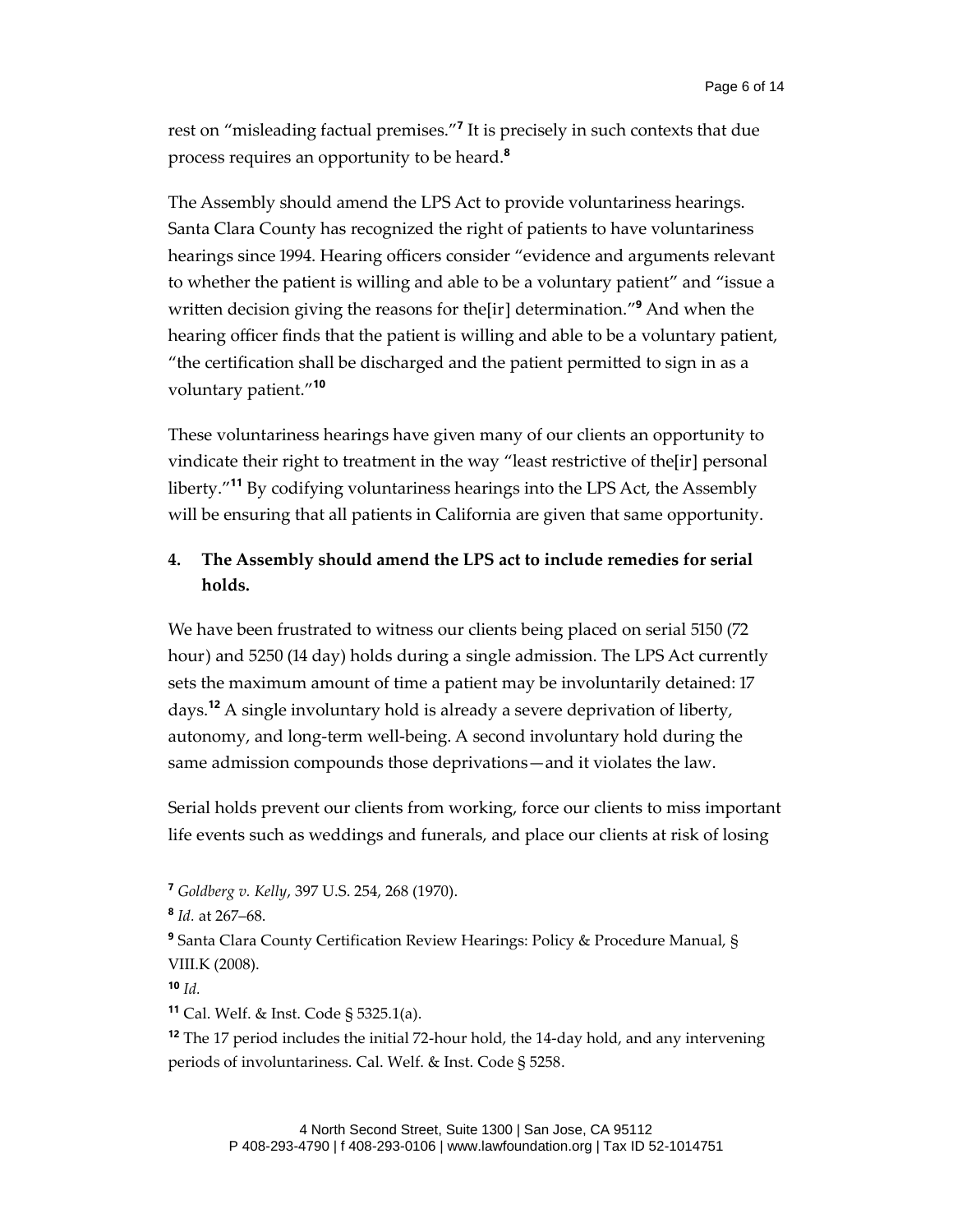their housing. Most importantly, serials holds continue the separation of our clients from their families and loved ones. The consequences are sometimes even more grave: one of our clients—after being placed on a second 5250 hold and told that she was not allowed to leave—uncapped her dialysis port, causing her to bleed out and the hospital staff to call a code blue. Patients should not be driven to such desperate acts by impermissible back-to-back involuntary holds.

Another client, V.K., was placed on serial holds in April 2021. V.K. accidentally fell into a body of water and was placed on an involuntary hold. The hearing officer found that V.K. did not meet the criteria for a 5250 and ordered his release. The hospital not only failed to release him—it placed him on a second 5250 hold and continued to detain him against his will. We investigated and successfully obtained V.K.'s release. V.K. continues to experience trauma from his illegal serial holds and continues to struggle to pay off the thousands of dollars he still owes to the facility for his improper involuntary detainment.

Violations such as these demand a remedy. These clients are only two of many who we have seen placed on serial holds. Despite the LPS Act's bar on serial holds, facilities have continued to involuntarily detain patients using serial 5150s and 5250s. The Assembly must amend the LPS Act to end this practice.

The LPS Act should mandate a procedural discharge for patients when a facility has placed them on a serial 5150 or 5250 hold. And facilities that place such holds should be penalized. Those penalties might include some combination of, for example, licensing investigations, a cause of action for patients placed on serial holds, and minimum statutory damages payable to the injured patient.

## <span id="page-6-0"></span>**5. The Assembly should redefine "grave disability."**

Under the LPS Act, grave disability is "a condition in which a person, as a result of a mental health disorder, is unable to provide for his or her basic personal needs for food, clothing, or shelter."**<sup>13</sup>** This definition is vague and grants unfettered discretion. The Assembly should amend the LPS Act to give grave disability more specificity and to include procedural requirements that hospitals must follow when certifying a patient as gravely disabled.

**<sup>13</sup>** Cal. Welf. & Inst. Code § 5008(h).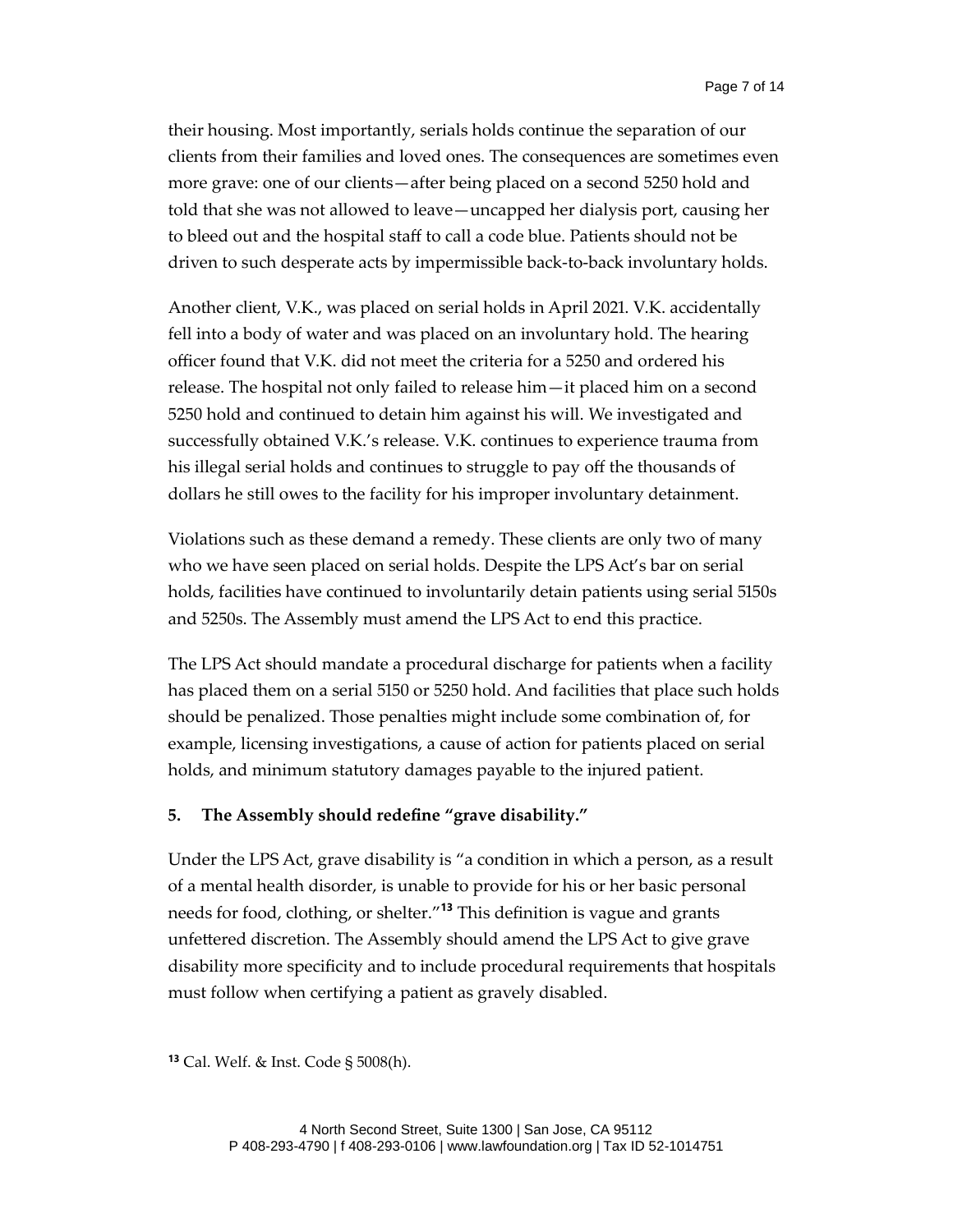<span id="page-7-0"></span>*5.1. The LPS Act's definition of grave disability grants unfettered discretion to hearing officers to hold patients who are able to survive safely in freedom.* 

The LPS Act provides no guidance for what "inability" to provide for basic needs entails, allowing for inconsistent and discriminatory application. Understaffed and overworked hospitals often base a certification of grave disability on a brief patient interview without time to investigate the patient's plan for care. Implicit and explicit bias compounds these problems, causing facilities to detain people from historically excluded communities for longer than people not from these communities. And hearing officers find that unhoused people are gravely disabled for that reason alone despite their ability to provide for themselves using community resources.

For example, our client D.S., a Black woman, was involuntarily held on a 14-day 5250 hold for grave disability. D.S. was a college student and single mother, managing classes and part-time work as a behavioral interventionist. She used Social Security, CalFresh, and housing vouchers to obtain food, clothing, and shelter. She used community outpatient mental services, including counseling and therapy. Despite D.S.'s record of caring for her basic needs, her physicians held her for grave disability.

## <span id="page-7-1"></span>*5.2. The Assembly should amend the LPS Act's definition of grave disability to provide more specificity.*

The Assembly should adopt a narrower definition of grave disability that gives more specificity. Alaska, for example, defines "gravely disabled" as: "[A] condition in which a person as a result of mental illness . . . is in danger of physical harm arising from such complete neglect of basic needs for food, clothing, shelter, or personal safety as to render serious accident, illness, or death highly probable if care by another is not taken." **<sup>14</sup>** Requiring a "complete neglect of basic needs" and the provision "to render serious accident, illness or death highly probable" would at least minimize the civil commitment of unhoused mental health consumers who can manage their basic needs even when they have trouble acquiring shelter.

**<sup>14</sup>** Alaska Stat. § 47.30.915(9)(A).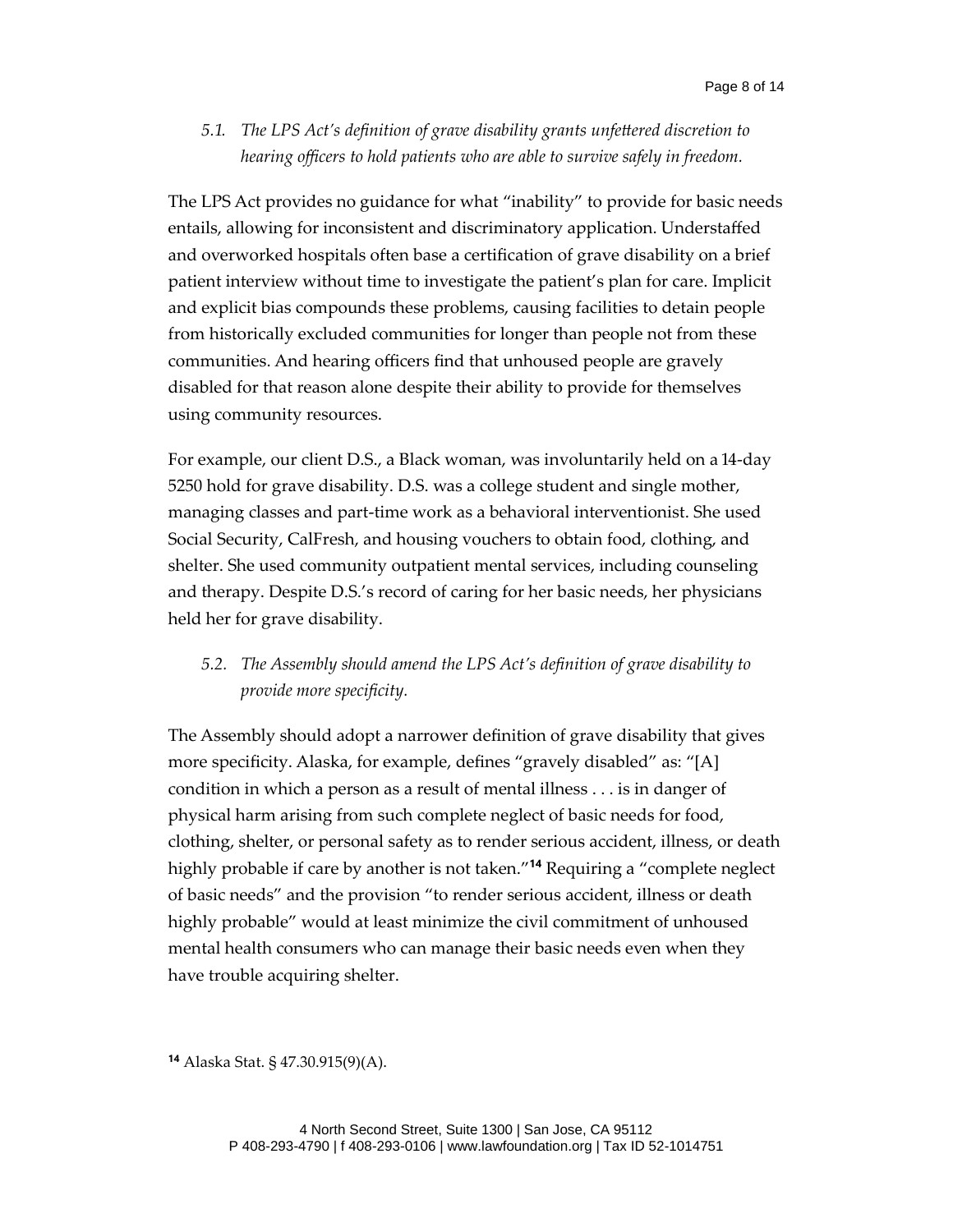<span id="page-8-0"></span>*5.3. The Assembly should amend the LPS Act's definition of grave disability to include more procedural requirements.*

The Assembly should also add procedural requirements for certifying an involuntary hold for grave disability. The LPS Act should mandate that a psychiatrist complete an affidavit detailing the reasons for recommending involuntary commitment, the evidence that the person is gravely disabled, and the person's mental health diagnosis. The psychiatrist should also be required to give information about medications, past psychiatric treatment, financial information, relatives, community services, recommended treatment plan, and discharge plan. These procedural requirements are already are used in conservatorship law and involuntary mental health holds should include the same requirements.

## <span id="page-8-1"></span>**6. The Assembly should amend the LPS Act to define "danger to self" and "danger to others."**

The LPS Act does not define danger to self or danger to others. This causes confusion, confers broad discretion, and leads to inconsistency in applying these standards. The Assembly should amend the LPS Act to include narrow definitions that work and reduce overbroad discretion.

### <span id="page-8-2"></span>*6.1. The Assembly should amend the LPS Act to define "danger to self."*

In Santa Clara County, "a person is considered a danger to self when he or she behaves in a manner or threatens to or otherwise indicates that he or she will behave in a manner that would result in his or her substantial injury or death. 'Danger to self' means a present danger. The dangerousness to self must be as a result of a mental disorder or impairment by chronic alcoholism." **15**

This definition prevents people from being detained who are not a present danger despite past suicide attempts or ideation. Many patients are placed on holds for danger to self because of behavior while intoxicated or following a drug overdose. Other patients have their mental health symptoms alleviated shortly after hospitalization. The requirement of "present danger" conforms to

**<sup>15</sup>** Santa Clara County Certification Review Hearings: Policy & Procedure Manual, § II.K (2008).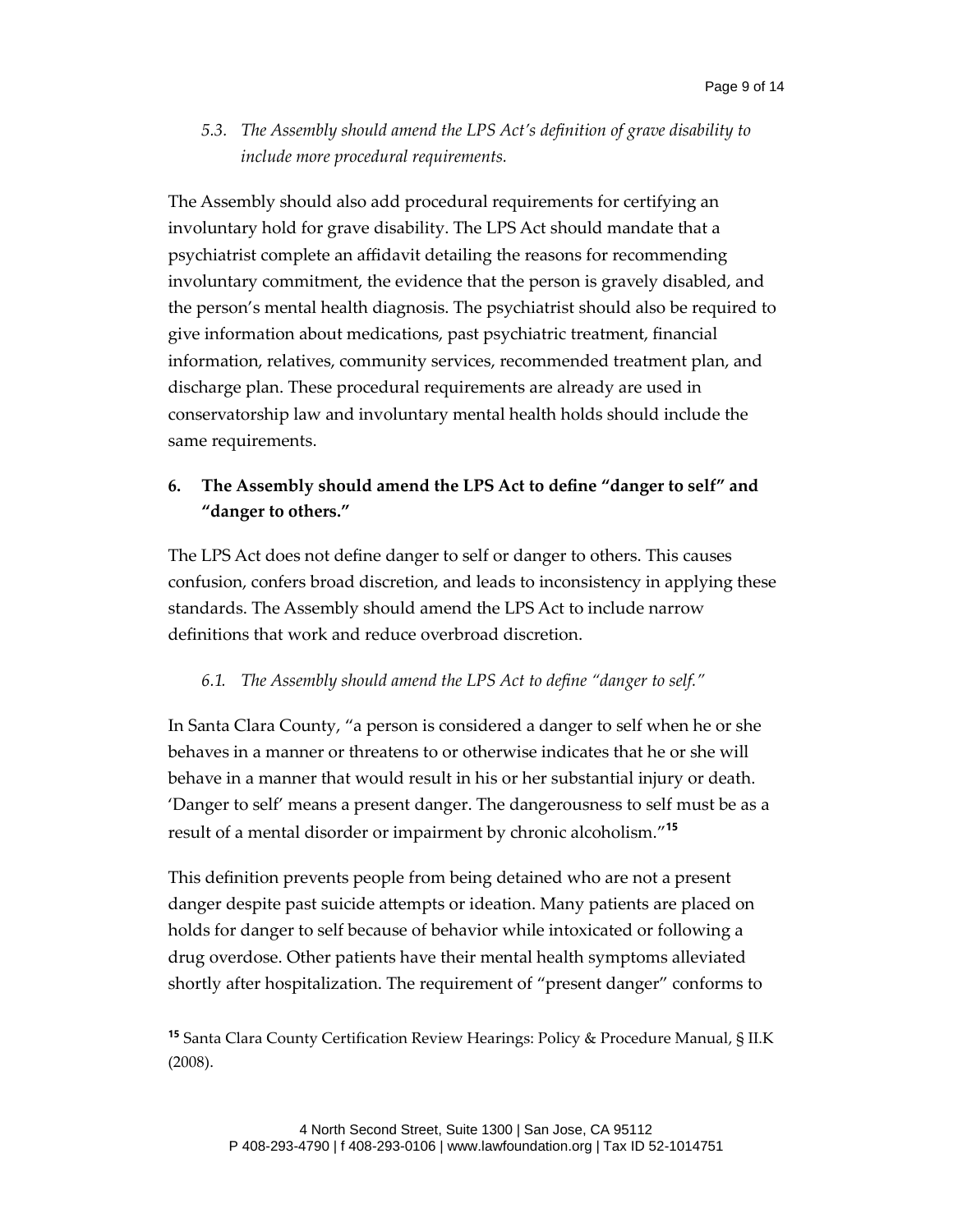the hearing officer's duty to order release unless the person certified "*is* . . . a danger to himself or herself." **<sup>16</sup>** One appellate court reviewing a conservatorship agreed that people should not be detained based on predictions of their future behavior: "If LPS conservatorship may be reestablished because of a perceived likelihood of future relapse, many conservatees who would not relapse will be deprived of liberty based on probabilistic pessimism." **17**

### <span id="page-9-0"></span>*6.2. The Assembly should amend the LPS Act to define "danger to others."*

In Santa Clara County, "a person is considered a danger to others when he or she behaves in a manner or threatens to or otherwise indicates that he or she will behave in a manner that would substantially injure or kill another individual. "Danger to others" means a present danger. The dangerousness to others must be as a result of a mental disorder or impairment by chronic alcoholism." **18**

Like dangerousness to self, dangerousness to others is often a temporary state, frequently caused by intoxication or situational socioemotional stressors. When that temporary state abates, so too should involuntary detention, as the hearing officer must order release unless the person certified "*is* . . . a danger to others." **19**

# <span id="page-9-1"></span>**7. The Assembly should raise the standard of proof for finding that a patient can be held on a 5250 hold.**

The Assembly should raise the standard of proof in certification review hearings from probable cause to clear and convincing evidence. Probable cause is a low standard of proof. **<sup>20</sup>** It is incompatible with a serious deprivation of human rights, such as an involuntary hold.

In certification review hearings, probable cause requires specific and articulable facts, which taken together with rational inferences from the facts, "would lead a person of ordinary care and prudence to believe, or to entertain a strong

**<sup>16</sup>** Cal. Welf. & Inst. Code § 5256.5 (emphasis added).

**<sup>17</sup>** *Conservatorship of Benvenuto*, 180 Cal.App.3d 1030, 1034 n.2 (Cal. App. 1986).

**<sup>18</sup>** Santa Clara County Certification Review Hearings: Policy & Procedure Manual, § II.L (2008).

**<sup>19</sup>** Cal. Welf. & Inst. Code § 5256.5 (emphasis added).

**<sup>20</sup>** *Kaley v. United States*, 134 U.S. 1090, 1103 (2014).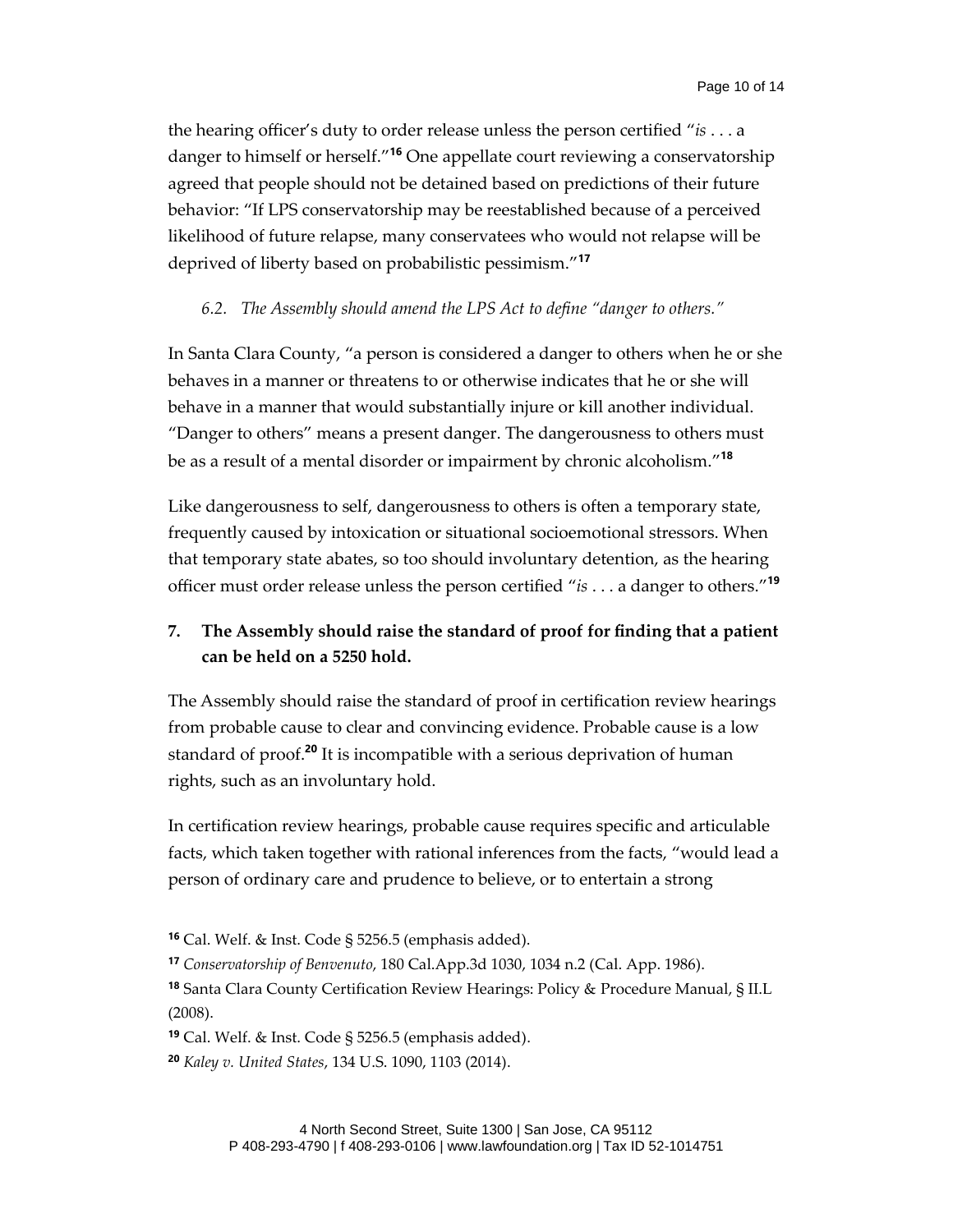suspicion, that the person detained is mentally disordered and is a danger to himself or herself or is gravely disabled." **21**

By contrast, in capacity review hearings, the legal standard is clear and convincing evidence.**<sup>22</sup>** This standard better protects people from erroneous deprivations of liberty. In 1978, the Supreme Court considered the standard of proof for involuntarily committing a psychiatric patient.**<sup>23</sup>** The Court held that the standard of proof was "clear and convincing evidence." **<sup>24</sup>** In so doing, the Court struck a balance between the interests of the individual and the state. To involuntarily detain patients on 5250 holds, that balance requires raising the standard of proof.

Although this case involved an indefinite commitment, the Court's reasoning should be applied to 5250 holds. Despite the hold being temporary, being held involuntarily for 14 days can cause people to miss paying rent or bills, leading to evictions, or to miss days of work, leading to job loss. It prevents people from taking care of their children, leading to losing custody. These collateral consequences are devastating. And to guard against them, a preponderance of the evidence standard would not be enough. A clear and convincing standard of evidence would better protect patients' rights and ensure that people are detained only as a last resort.

## <span id="page-10-0"></span>**8. The Assembly should amend the LPS Act to prohibit or limit the use of seclusion, restraints, and involuntary medication.**

The use of seclusion and restraints—both physical and chemical—is painful, humiliating, dehumanizing, and traumatizing. It leads to the neglect and abuse of already vulnerable patients. Using chemical restraints via emergency intramuscular injections violates patients' bodily autonomy and their right to choose their treatment as they are physically restrained and forcibly injected with sedating medications in their buttocks.

**<sup>21</sup>** *People v. Triplett* 144 Cal.App 3d 283 (Cal. App. 1983).

**<sup>22</sup>** *Riese v. St. Mary's Hospital and Medical Center*, 243 Cal. Rptr. 241 (Cal. App. 1987).

**<sup>23</sup>** *Addington v. Texas*, 441 U.S. 418.

**<sup>24</sup>** *Id.* at 432–33.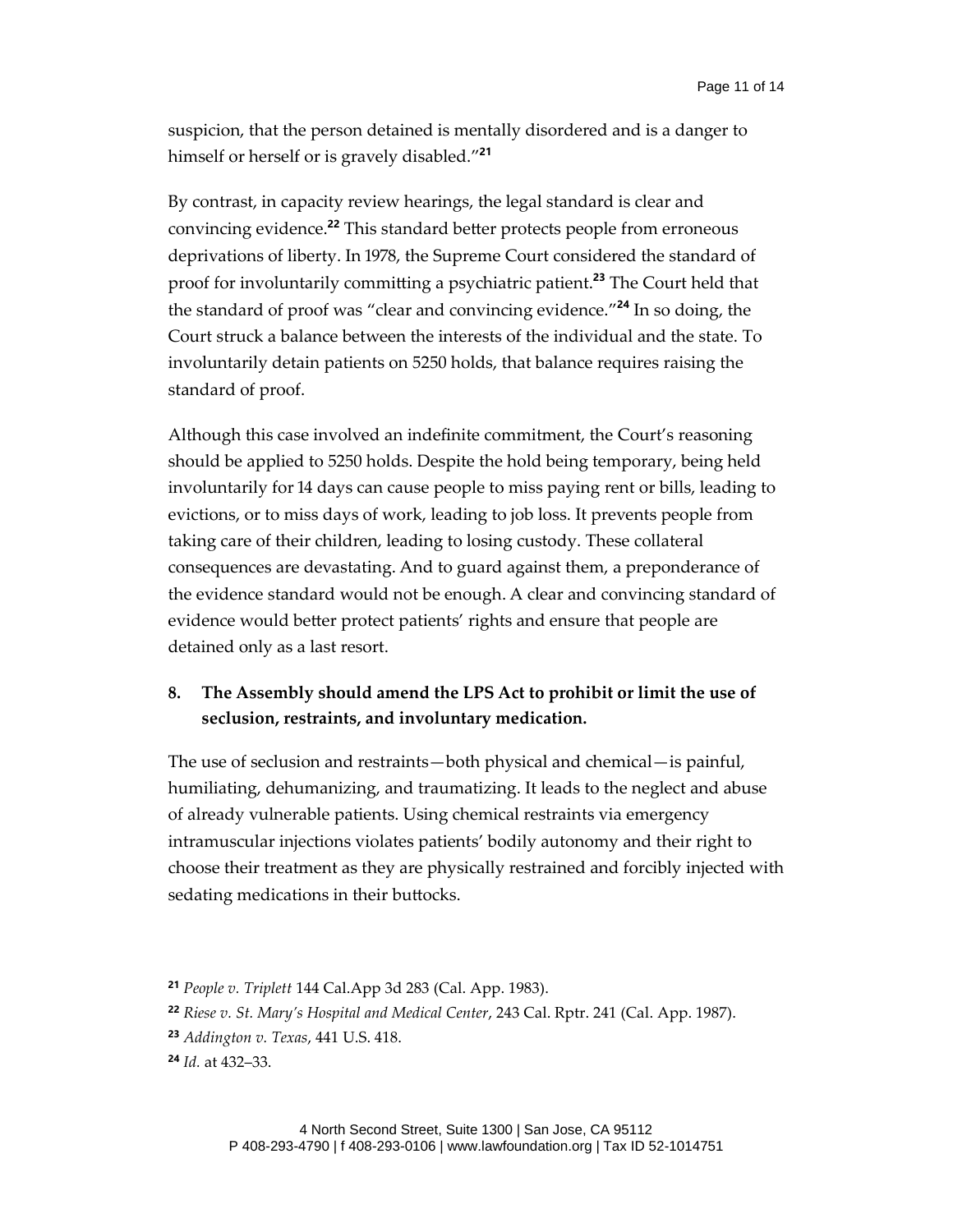Eliminating seclusion and restraint increases the safety of hospitals for both staff and patients. In a 2004 study of Pennsylvania hospitals, researchers found that a hospital that had become "virtually free of seclusion and restraint saw a 67 percent decline in disabling injuries among patients and staff." **<sup>25</sup>** Other studies have shown that the "elimination of seclusion and restraint not only saves money but also improves client outcomes and staff working conditions." **26**

Because it is unlikely that hospitals will cease employing all forms of seclusion and restraints, we urge the Assembly to amend the LPS Act to remove the use of seclusion and restraints.

<span id="page-11-0"></span>*8.1. The Assembly should amend the LPS act to limit the time that patients can be secluded or placed in restraints.*

The LPS Act contains no limits on the time that a patient can be placed in seclusion or restraints. Patients can spend days—even weeks—in seclusion or restraints during their hospitalization. California law already recognizes that such practices as harmful. For example, state law limits the amount of time that incarcerated people can spend in safety cells in prisons and jails. Patients who are involuntarily hospitalized should have the same protections.

<span id="page-11-1"></span>*8.2. The Assembly should amend the LPS act to require that hospitals collect and publish data on the use seclusion and restraints by race.*

We have found that seclusion and restraints, especially chemical restraints via emergency medication injections, are disproportionately used on people of color. There is no requirement that hospitals provide data on the racial makeup of the patients who are secluded or placed in restraints. This lack of tracking is particularly concerning given the racist history of the United States healthcare system. It also obscures the disproportionate racial impact of criminalizing mental illness.

**<sup>25</sup>** Special Section on Seclusion and Restraint: Commentary: SAMHSA's Commitment to Eliminating the Use of Seclusion and Restraint | Psychiatric Services (psychiatryonline.org)[, https://ps.psychiatryonline.org/doi/full/10.1176/appi.ps.56.9.1139.](https://ps.psychiatryonline.org/doi/full/10.1176/appi.ps.56.9.1139) **<sup>26</sup>** *Id.*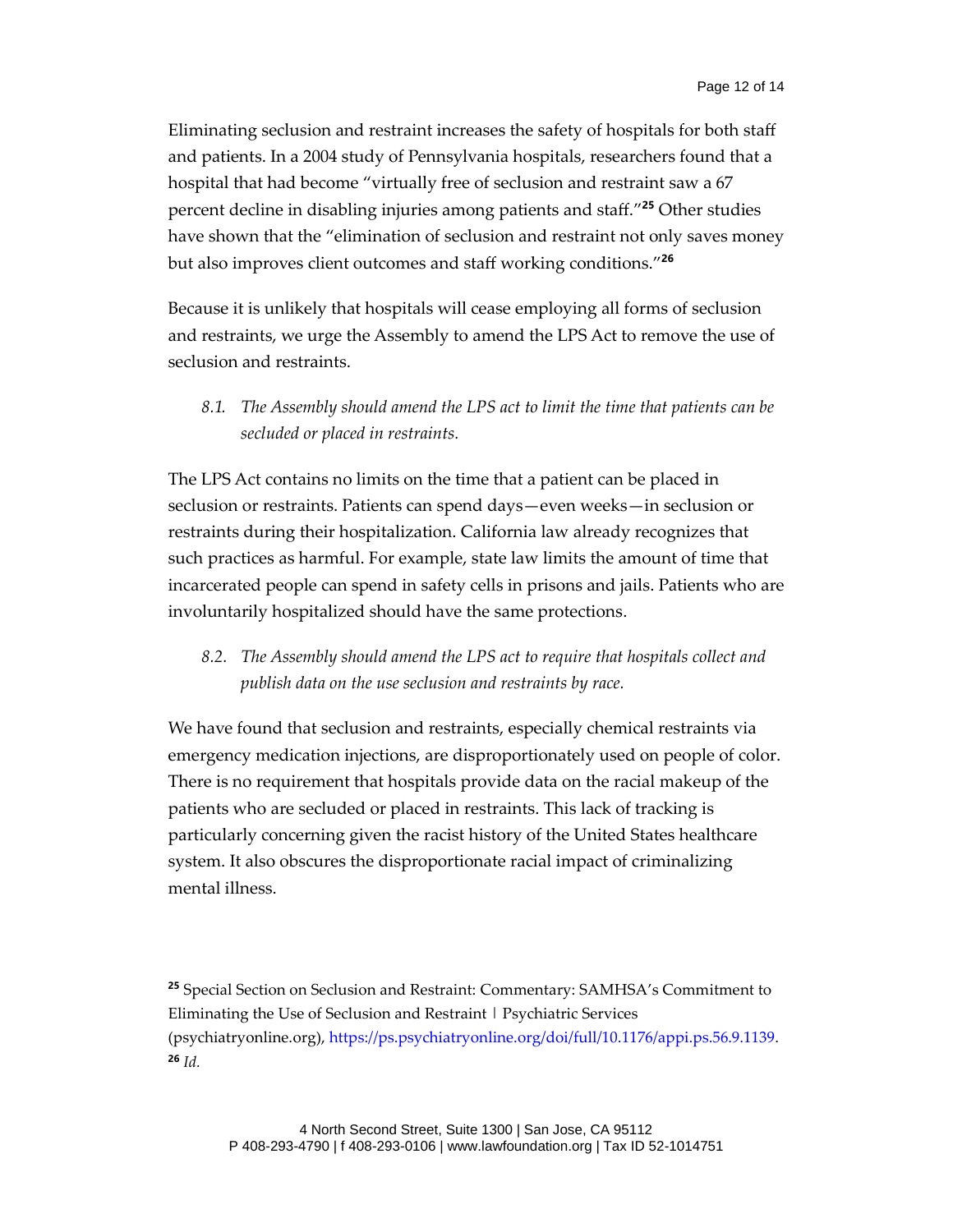<span id="page-12-0"></span>*8.3. The Assembly should amend the LPS Act to include remedies for patients who are illegally secluded or held in restraints.*

We have seen many examples of seclusion and restraints that fail to meet legal requirements. Under the LPS Act, hospitals must ensure that less restrictive methods would be ineffective before they place a patient in seclusion or restraints. And seclusion and restraints can be used only to protect patients or staff from imminent danger. Assessing the imminence of a patient's behavior is a subjective measure and can lead to the improper use of seclusion and restraints on patients experiencing behavioral issues—such as yelling or making a mess.

Patients lack the ability to challenge the use of seclusion of restraints. To deter hospitals from continuing improper use, we urge the Assembly to adopt penalties for hospitals that improperly use seclusion or restraints. The subjective nature of the LPS Act's requirements for using seclusion and restraints allows hospitals to improperly use them against people of color disproportionately. Enforcing penalties against hospitals who abuse this system will provide accountability and give members of historically excluded communities a chance to seek recourse.

\* \* \*

People with mental health disabilities are entitled to the same dignity, humanity, and civil rights that everyone enjoys. The Law Foundation thus opposes all forms of involuntary treatment, including coercive "voluntary" treatment mandated with the force of the court. Such treatment is not only largely ineffective—it also exacerbates existing racial disparities and traumatizes patients, eroding their relationships with mental healthcare providers. The same is true of seclusion and restraints.

If involuntary treatment is to continue, the Assembly should amend the LPS Act to recognize that those undergoing such treatment are entitled to as much dignity, respect, autonomy, and choice as possible under the circumstances. We provide these recommendations from our perspective as advocates who work every day with patients undergoing forced psychiatric treatment. And we do so with special consideration for the unique needs of historically excluded communities that are disproportionately represented in involuntary hospitalizations.